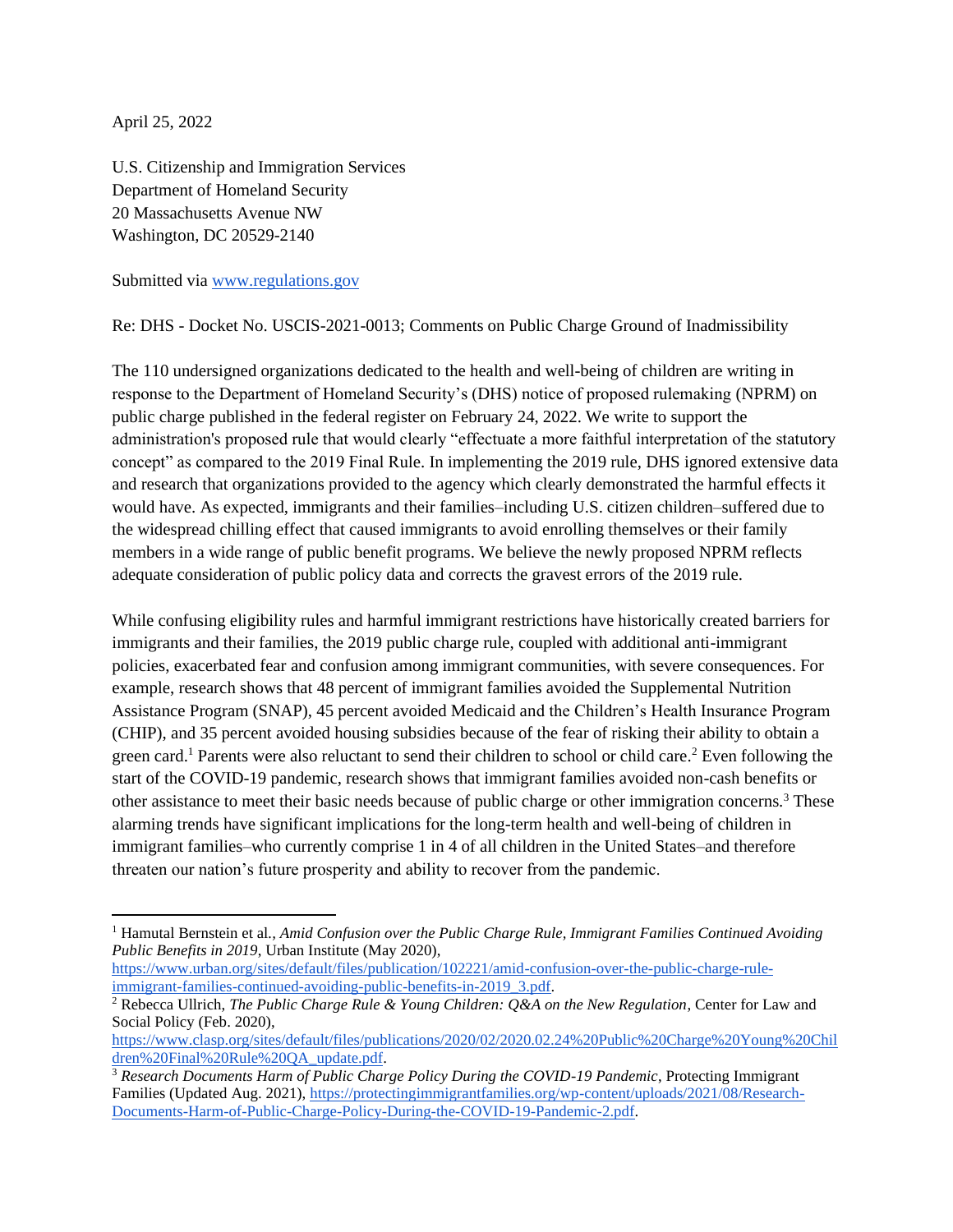While the 2019 rule created an unprecedented crisis and exponentially increased the chilling effect for immigrant and mixed-status families, the 1999 public charge policy is far from ideal. We urge the agency to consider the ample evidence that the 1999 policy, while indisputably superior to the 2019 policy, also created confusion and an unnecessary chilling effect that caused children and their families to avoid public benefits. After the welfare reforms and the public charge rule of the mid to late 1990's, there was a steep decline in immigrant populations accessing public benefits that ranged from 20 to 60 percent depending on the program.<sup>4</sup> The new NPRM could create similar chilling effects. As a result, any new rule must address these issues so that immigrants do not broadly forgo public benefits for which they are eligible or services which would in fact have no impact on public charge determinations whatsoever.

It is important to recognize that the concept of public charge is fundamentally rooted in racist ideologies, initially aimed to exclude immigrants who were viewed as racially or ethnically different.<sup>5</sup> The Personal Responsibility and Work Opportunity Reconciliation Act (PRWORA) transformed our system of social support by accentuating economic and racial inequities that harmed children and families for the last quarter of a century.<sup>6</sup> PRWORA and the public charge rule codified "artificial divisions between families deemed "deserving" and "undeserving," leaving a critical segment of the population without access to vital support and services.<sup>7</sup> While we continue to push for Congress to reverse these harmful laws, it is critical that DHS move quickly to finalize a more fair and equitable public charge rule that minimizes the harm to children and families, while recognizing the need to create an inclusive and anti-racist system.

We support the proposed rule as a critical step to securing the health and wellbeing of millions of children in immigrant families, as well as propose additional recommendations to improve the rule's impact on the wellbeing of children.

## 1. **We strongly support the use of "primarily dependent" as the appropriate standard for a public charge determination.**

- If a person uses safety net programs to overcome hardships caused by a temporary situation, which can befall any individual and therefore not necessarily indicative of longterm reliance, we recommend that such use **not** be considered as primary dependence.
	- A "temporary situation" should also apply to pregnant or recently pregnant persons. Accessing safety net programs when pregnant is important for ensuring prenatal health, which can prevent longer-term health needs.<sup>8</sup>

<sup>5</sup> Cori Alonso-Yoder, *Publicly Charged: A Critical Examination of Immigrant Public Benefit Restrictions*, American University Washington College of Law (Winter 2020), [https://digitalcommons.wcl.american.edu/cgi/viewcontent.cgi?article=2889&context=facsch\\_lawrev.](https://digitalcommons.wcl.american.edu/cgi/viewcontent.cgi?article=2889&context=facsch_lawrev)

<sup>4</sup> Jeanne Batalova, Michael Fix and Mark Greenberg, *Chilling Effects: The Expected Public Charge Rule and Its Impact on Legal Immigrant Families' Public Benefits Use*, Migration Policy Institute (Jun. 2018), [https://www.migrationpolicy.org/sites/default/files/publications/ProposedPublicChargeRule-Final-Web.pdf.](https://www.migrationpolicy.org/sites/default/files/publications/ProposedPublicChargeRule-Final-Web.pdf)

<sup>6</sup> *Personal Responsibility and Work Opportunity Reconciliation Act of 1996*, Public Law 104–193, 104th Congress (Aug. 1996), [https://www.congress.gov/104/plaws/publ193/PLAW-104publ193.pdf.](https://www.congress.gov/104/plaws/publ193/PLAW-104publ193.pdf)

<sup>7</sup> Elisa Minoff et al., *The Lasting Legacy of Exclusion*, Center for the Study of Social Policy and Georgetown Center on Poverty and Inequality (Aug. 2021),

[https://cssp.org/wp-content/uploads/2021/08/Lasting-Legacy-of-Exclusion-FINAL-ACCESSIBLE.pdf.](https://cssp.org/wp-content/uploads/2021/08/Lasting-Legacy-of-Exclusion-FINAL-ACCESSIBLE.pdf)

<sup>8</sup> Chloe N. East, *The Effect of Food Stamps on Children's Health: Evidence from Immigrants' Changing Eligibility*, Journal of Human Resources 55, no. 2 (Sep. 5, 2018), [http://jhr.uwpress.org/content/55/2/387.full.pdf+html.](http://jhr.uwpress.org/content/55/2/387.full.pdf+html)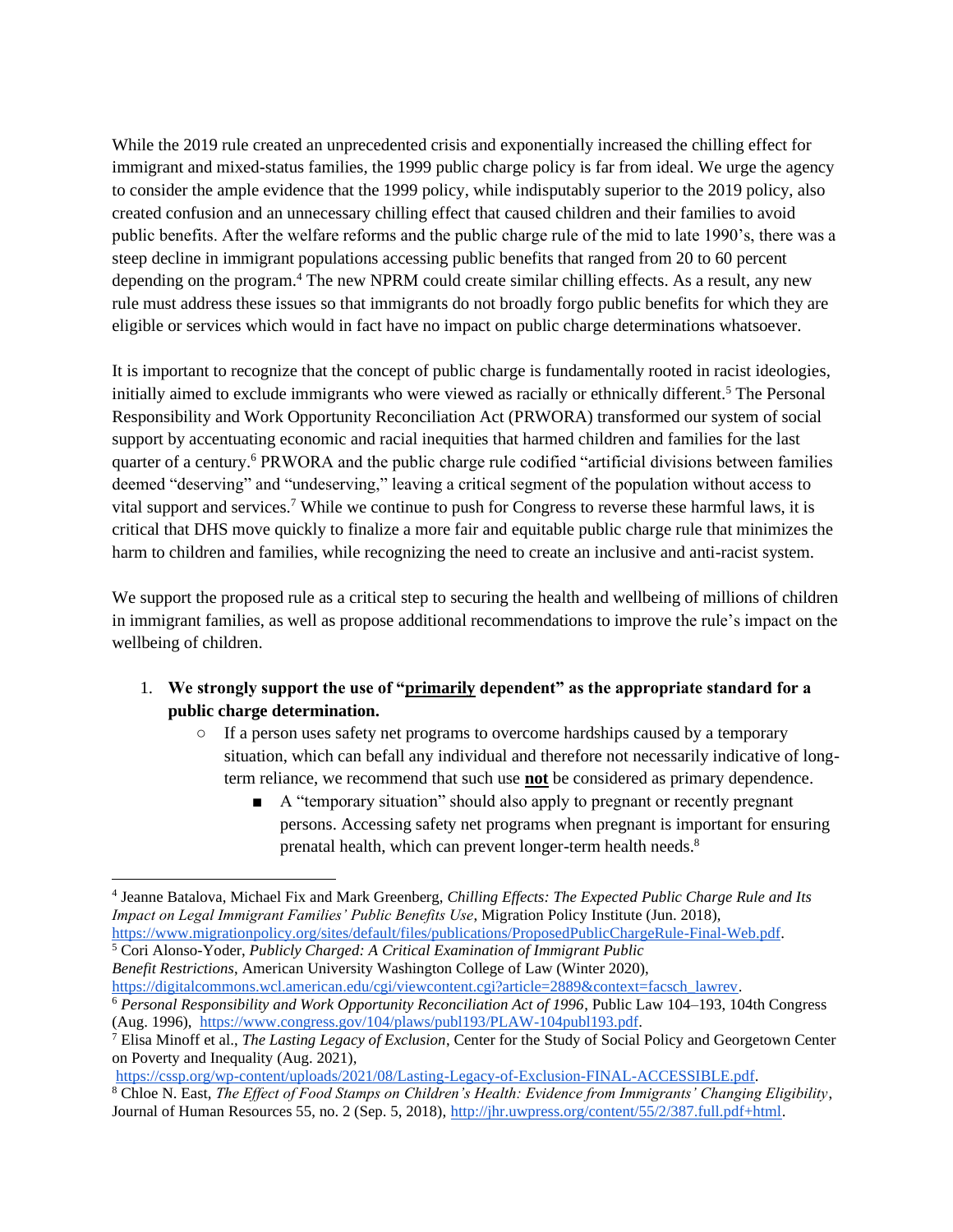- A "temporary situation" should also include benefits used during a public emergency. The harms of including such benefits in a public charge determination were made clear during the COVID-19 pandemic. Though USCIS stated that COVID-19 testing, treatment, and vaccines would not be used against immigrants in a public charge determination early in the pandemic, surveys by state-based and national organizations found that immigrant families did not access medical treatment for COVID-19, even when sick, because they were concerned about immigration consequences.<sup>9</sup> Similarly families avoided pandemic-specific programs despite reporting that cash, food, and employment were the most pressing needs during the pandemic. Benefits used during natural disasters or other extraordinary circumstances, such as the COVID-19 pandemic or in the aftermath of hurricanes and wildfires, are due entirely to external events and do not provide any information on the recipient's likelihood of becoming primarily reliant on government assistance at a future date.
- $\circ$  Similarly, we support DHS's proposal to clarify that individuals' use of safety net programs, while in an exempt immigration status–including children and youth who are Special Juvenile Immigrants or who fall under another exempt category–will not be considered a public charge.
- 2. **We strongly support the proposed rule's exclusion of non-cash benefits from public charge determinations, and recommend further narrowing the list of countable programs.** The 2019 rule's harm on children was largely due to its inclusion of non-cash benefits such as the Supplemental Nutrition Assistance Program (SNAP), housing, and health insurance, all of which can significantly improve children's health and ability to learn, and we support DHS removing these benefits from a public charge consideration.<sup>10</sup> To further ensure that children and their families are not barred from meeting their basic needs, we also recommend the following:
	- DHS should only consider the use of two programs when determining whether a person is "likely at any time to become primarily dependent on the government for subsistence," including Supplemental Security Income (SSI) and cash assistance under the Temporary Assistance for Needy Families program (TANF). Limiting the benefits that can be considered in a public charge determination to just two federal benefits will be easier for adjudicators to administer and for providers to

<sup>9</sup> *Practice Alert: COVID-19 and the Public Charge Rule*, American Immigration Lawyers Association (Jun. 15, 2020) [https://www.aila.org/advo-media/aila-practice-pointers-and-alerts/practice-alert-covid-19-and-the-public](https://www.aila.org/advo-media/aila-practice-pointers-and-alerts/practice-alert-covid-19-and-the-public-charge-rule)[charge-rule;](https://www.aila.org/advo-media/aila-practice-pointers-and-alerts/practice-alert-covid-19-and-the-public-charge-rule) Marion Davis, Jessica Chicco, and Dawn Sauma, *The Impact of COVID-19 on Immigrants in Massachusetts: Insights from our Community Survey*, Massachusetts Immigrant & Refugee Advocacy Coalition (Aug. 2020), [https://www.miracoalition.org/wp-content/uploads/2020/08/MIRA-COVID-19-survey-report-](https://www.miracoalition.org/wp-content/uploads/2020/08/MIRA-COVID-19-survey-report-Aug2020.pdf)[Aug2020.pdf;](https://www.miracoalition.org/wp-content/uploads/2020/08/MIRA-COVID-19-survey-report-Aug2020.pdf) Hamutal Bernstein et al., *Immigrant-Serving Organizations' Perspectives on the COVID-19 Crisis*, Urban Institute (Aug. 17, 2020)[, https://www.urban.org/research/publication/immigrant-serving-organizations](https://www.urban.org/research/publication/immigrant-serving-organizations-perspectives-covid-19-crisis)[perspectives-covid-19-crisis.](https://www.urban.org/research/publication/immigrant-serving-organizations-perspectives-covid-19-crisis)

<sup>10</sup> Steven Carlson et al., *SNAP Works for America's Children*, Center on Budget and Policy Priorities (Sep. 29, 2016), [https://www.cbpp.org/research/food-assistance/snap-works-for-americas-children;](https://www.cbpp.org/research/food-assistance/snap-works-for-americas-children) David Murphey, *Health Insurance Coverage Improves Child Well-Being*, Child Trends (May 2017), [http://www.childtrends.org/wp](http://www.childtrends.org/wp-content/uploads/2017/05/2017-22HealthInsurance_finalupdate.pdf)[content/uploads/2017/05/2017-22HealthInsurance\\_finalupdate.pdf.](http://www.childtrends.org/wp-content/uploads/2017/05/2017-22HealthInsurance_finalupdate.pdf)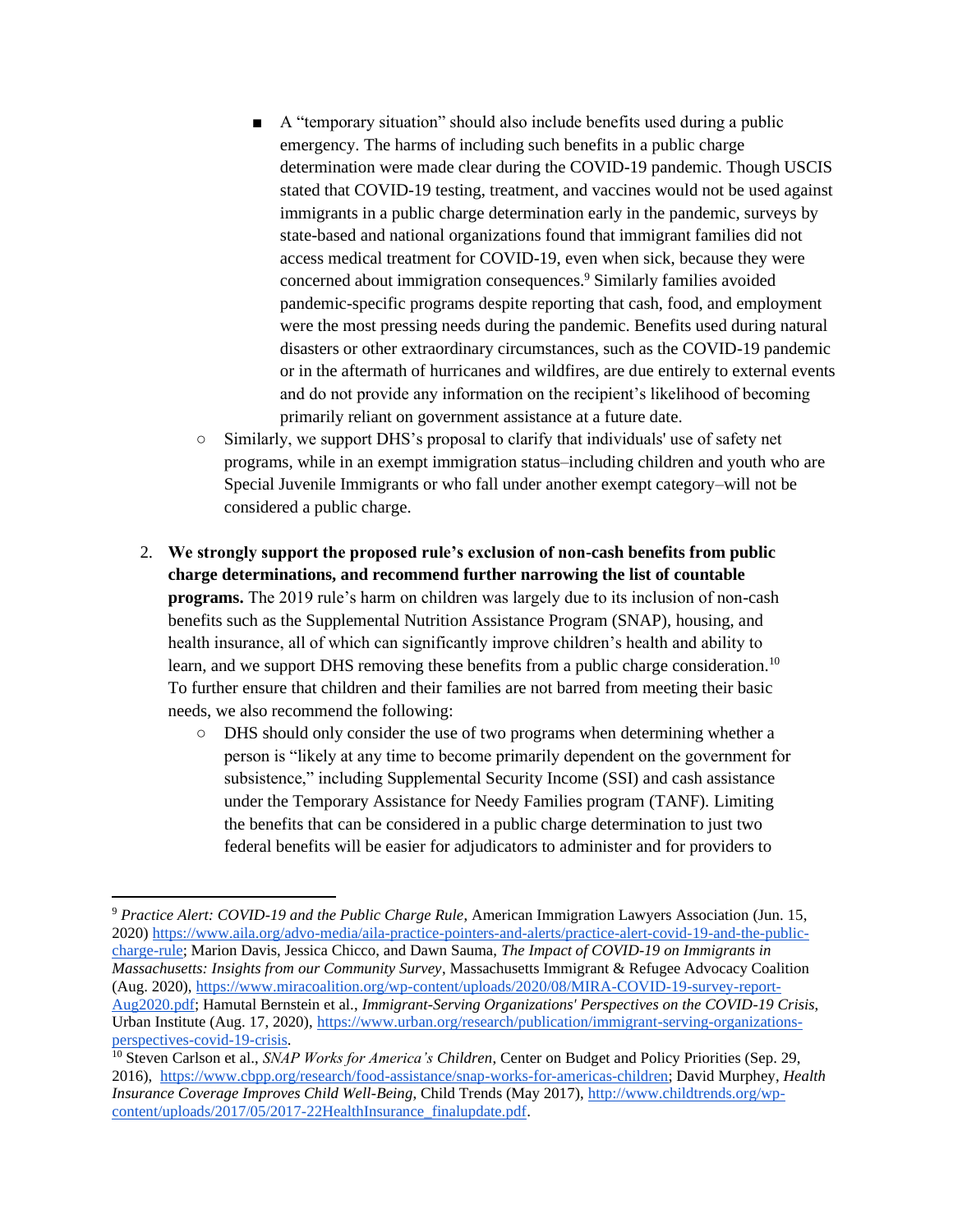explain, reducing confusion. Furthermore, we recommend that only current use of these two programs should be considered.

- DHS should clarify that state, tribal, or local government funded programs—even if they provide cash assistance— will not be counted as factors in a public charge test**.** States and localities have a compelling interest in promoting the health and safety of children in their communities, and that includes providing benefits at their own expense without barriers caused by federal policies. For example, a recent study suggests that direct cash payments to families might meaningfully alter the neurological development of newborns in families that receive the money. $11$
- DHS should exclude long-term institutionalization at government expense from a public charge determination. We are concerned that allowing any type of Medicaid coverage to be included in the rule will cause confusion and perpetuate the chilling effect caused by the 2019 rule. It is also important to note that not all children who receive long-term care may require it into adulthood, and considering its use would discriminate against children with disabilities.
- 3. **We agree that it is crucially important that the child-only TANF cases be excluded from a public charge determination as in the current proposed rule.** The majority of TANF recipients – 72% – are children and more than half of TANF households (53.8%) are child-only cases which do not include any adults in the benefit calculations.<sup>12</sup> In 2020, the program lifted over 200,000 children out of poverty, and a 2019 landmark study from the National Academy of Sciences confirmed that cash assistance like TANF reduces child poverty and improves children's long-term health and educational and economic outcomes.<sup>13</sup> Child-only cases provide roughly \$64 million in support to about 200,000 children per month and immigration-related concerns should not impede children from receiving these critical benefits.<sup>14</sup>
- 4. **We support the proposed rule's narrow definition of what constitutes "receipt" of countable public benefits, which explicitly excludes adults who have applied for benefits on behalf of their children or whose children are currently receiving benefits.** Making it clear that it is safe

<sup>11</sup> Sonya V. Troller-Renfree et al., *The impact of a poverty reduction intervention on infant brain activity*, Psychological and Cognitive Sciences 119, no. 5 (Jan. 24, 2022),

[https://www.pnas.org/doi/10.1073/pnas.2115649119.](https://www.pnas.org/doi/10.1073/pnas.2115649119)

<sup>12</sup> Gene Falk and Patrick A. Landers, *The Temporary Assistance for Needy Families (TANF) Block Grant: Responses to Frequently Asked Questions*, Congressional Research Service (Updated Mar. 31, 2022), [https://sgp.fas.org/crs/misc/RL32760.pdf;](https://sgp.fas.org/crs/misc/RL32760.pdf) *Characteristics and Financial Circumstances of TANF Recipients Fiscal Year (FY) 2020*, U.S. Department of Health & Human Services Office of Family Assistance (Nov. 1, 2021), [https://www.acf.hhs.gov/sites/default/files/documents/ofa/fy2020\\_characteristics\\_data\\_final.pdf.](https://www.acf.hhs.gov/sites/default/files/documents/ofa/fy2020_characteristics_data_final.pdf)

<sup>13</sup> Liana E. Fox and Kalee Burns, *The Supplemental Poverty Measure: 2020*, U.S. Census Bureau (Sep. 2021), [https://www.census.gov/content/dam/Census/library/publications/2021/demo/p60-275.pdf;](https://www.census.gov/content/dam/Census/library/publications/2021/demo/p60-275.pdf) *A Roadmap to Reducing Child Poverty*, National Academies of Sciences, Engineering, and Medicine (2019), [https://www.nap.edu/catalog/25246/a-roadmap-to-reducing-child-poverty.](https://www.nap.edu/catalog/25246/a-roadmap-to-reducing-child-poverty)

<sup>14</sup> *Characteristics and Financial Circumstances of TANF Recipients Fiscal Year (FY) 2020*, U.S. Department of Health & Human Services Office of Family Assistance (Nov. 1, 2021), [https://www.acf.hhs.gov/sites/default/files/documents/ofa/fy2020\\_characteristics\\_data\\_final.pdf.](https://www.acf.hhs.gov/sites/default/files/documents/ofa/fy2020_characteristics_data_final.pdf)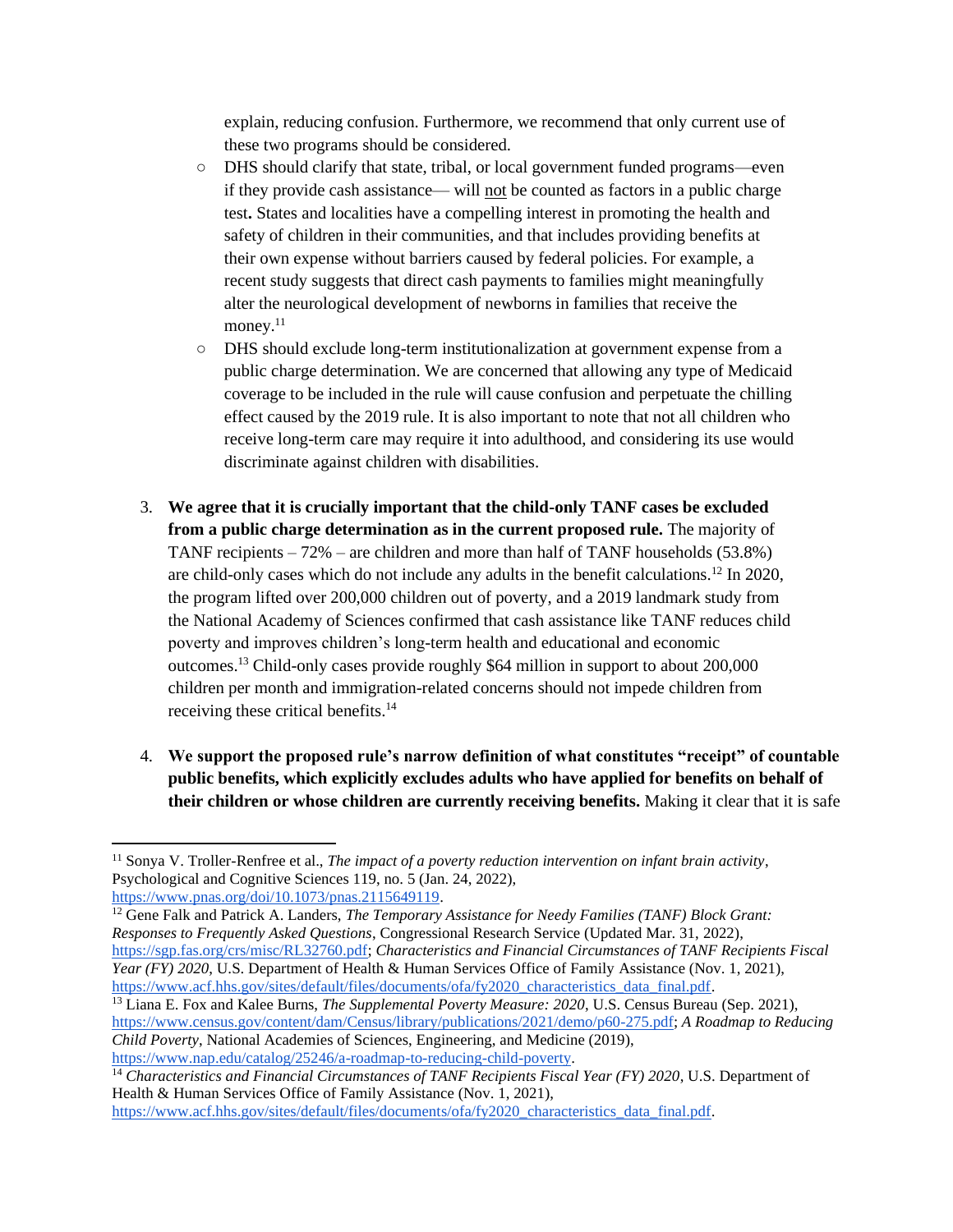to apply for and receive health care, nutrition assistance, and other assistance on behalf of children without public charge consequences, will help DHS achieve its goal of establishing a rule that does not cause undue fear or confusion and that mitigates the documented chilling effect that has harmed millions of children. In addition to the NPRM's narrow definition, we also support the following recommendations to help communicate to parents that the receipt of benefits by such children will not be considered part of the public charge inadmissibility determination for the parent:

- DHS should add a non-exclusive list of examples of what does not count as "receipt" of benefits by an intending immigrant as part of the regulatory text. For example, the list should include "child-only" TANF cases; and also "serving as the representative payee" for someone under the SSI program.
- DHS should explicitly state that a child's receipt of any benefit, including the use of TANF and SSI, will **not** be taken into account when making a public charge determination for the child's family member. DHS should include an explicit statement that clarifies that the use of benefits by *both* citizen and non-citizen children will not have an impact on their parents' or family members' public charge determination.
- DHS should make clear that an applicant's receipt of benefits other than TANF and SSI will **not** be considered in a public charge determination, and include a non-exhaustive list of programs not included. Many parents withdrew themselves from benefits that were not included in the previous rule for fear of immigration consequences. A parent's health is one of the strongest predictors of a child's health.<sup>15</sup> Children in households where parents lack access to critical benefits suffer the loss of income and other assistance that could support their healthy development. As such, DHS should explicitly provide a nonexhaustive list of benefits that do **not** count in a public charge determination within the regulatory text like SNAP, the Children's Health Insurance Program, Medicaid, the Special Supplemental Nutrition Program for Women, Infants, and Children (WIC), and Affordable Care Act premium subsidies for health coverage through an exchange.
- DHS should engage in an inter-agency outreach and engagement campaign that includes the following components:
	- Outreach efforts should reach all families, including families with non-citizen children. While the NPRM specifically calls for comments on "how to communicate to parents of U.S. citizen children that the receipt of benefits by such children would not be considered as part of a public charge inadmissibility determination for parents," it is important to note that both U.S. citizen children and non-citizen children have been detrimentally impacted by the fear and false belief that a child's use of benefits would have immigration consequences for their family members. Non-citizen children also have access to some federal and state public benefits programs and their family members must also understand that a child's use of those benefits will not have immigration consequences for the family member.

<sup>15</sup> David Murphey and Samuel Beckwith, *A parent's health is one of the strongest predictors of a child's health*, Child Trends (Jan. 9, 2019), [https://www.childtrends.org/blog/a-parents-health-is-one-of-the-strongest-predictors-of](https://www.childtrends.org/blog/a-parents-health-is-one-of-the-strongest-predictors-of-a-childs-health#:~:text=Recent%20research%20by%20Child%20Trends,sex%2C%20age%2C%20or%20race)[a-childs-health#:~:text=Recent%20research%20by%20Child%20Trends,sex%2C%20age%2C%20or%20race.](https://www.childtrends.org/blog/a-parents-health-is-one-of-the-strongest-predictors-of-a-childs-health#:~:text=Recent%20research%20by%20Child%20Trends,sex%2C%20age%2C%20or%20race)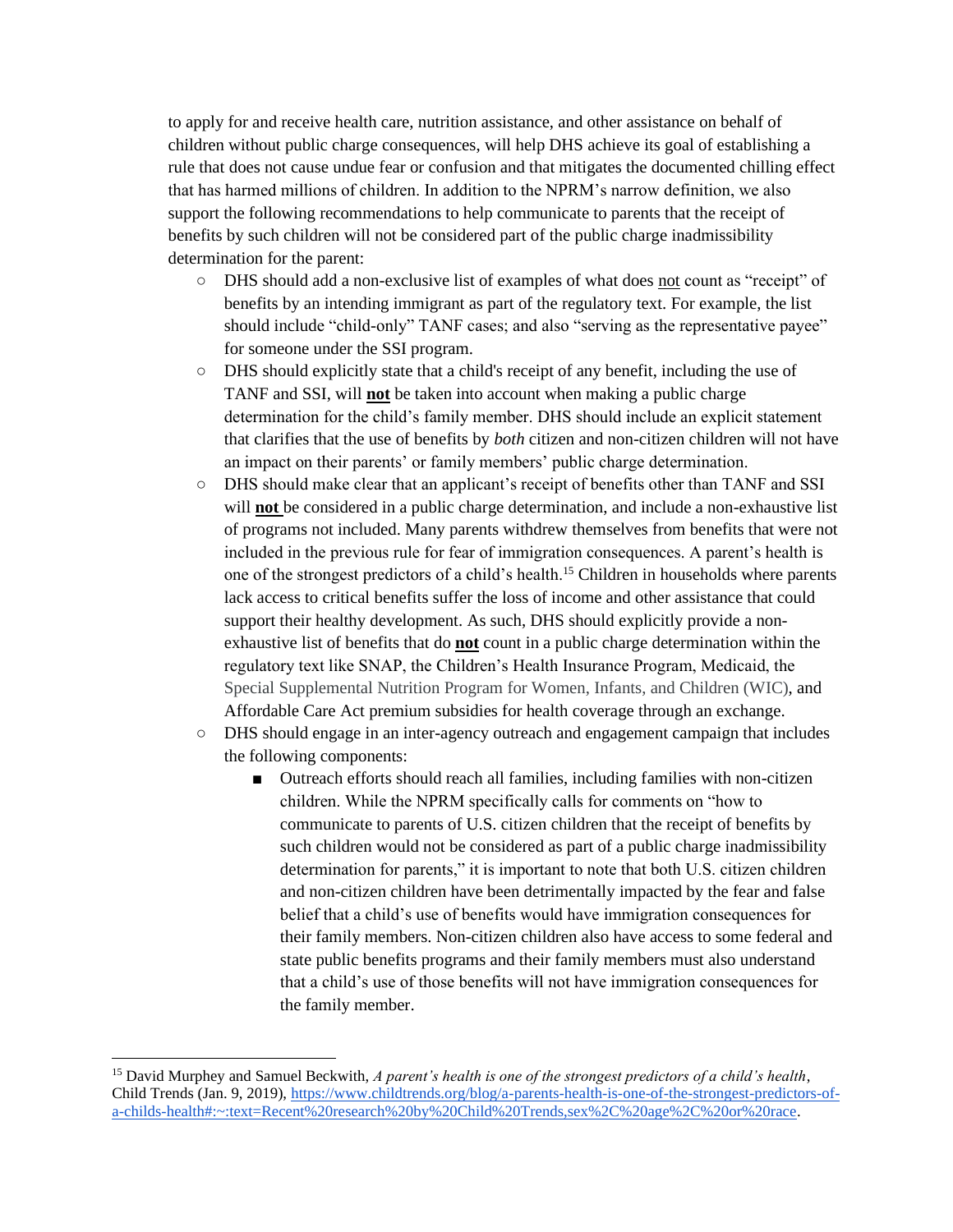- DHS, in partnership with benefits granting agencies, should launch an interagency campaign to clearly communicate the new public charge rule in multiple languages. For children in particular, it is important that agencies like the Departments of Education, Health and Human Services, Agriculture, and Housing and Urban Development partner to ensure that the campaign reaches families with children in trusted spaces where they receive services like schools and early education centers. This campaign should include updates to agency websites, similar to the public charge webpage that DHS currently has, explaining the new rule, the difference between the new rule and the 1999 guidance, and the new rule's limited applicability to benefits programs.<sup>16</sup>
- DHS and other federal agencies should also launch a public relations campaign using all mediums, including social media and ethnic media, to explain the new public charge rule. Research shows that immigrant communities trust TV news, social media, friends, family, and government officials for information.<sup>17</sup>
- DHS and benefits granting agencies should support states and service providers in creating materials specifically for families in multiple languages**.** States and community groups who work directly with families must be given accessible, multilingual outreach materials suited to their populations and their ways of interacting with their clients.
- DHS should provide funding to trusted community organizations that can provide outreach and education to immigrants and their families. Research also shows that community organizations are trusted sources of information for immigrant families.<sup>18</sup> DHS should provide funding for these organizations, particularly organizations serving families with children, so that trusted community leaders can share information about the new public charge rule directly to families and in public settings like in the media.
- 5. **We support the proposed rule's favorable consideration of the affidavit of support**. We recommend a valid affidavit of support be deemed sufficient to overcome a public charge test, consistent with the USCIS adjudicator's field manual under the 1999 field guidance, the longstanding Department of State instructions, and legislative history. An immigrant who has a sponsor who has committed to providing financial support if needed can be safely assumed to not be likely "to become primarily reliant on the federal government for subsistence." A legally valid affidavit of support can therefore overcome any other factor that may indicate a person is likely to become a public charge in the future.
- 6. **We support language in the proposed rule regarding the "totality of the circumstances."** Specifically, we support and recommend that DHS retain the proposed

[https://www.nokidhungry.org/sites/default/files/2021-12/NKH\\_Public%20Charge\\_Micro-Report\\_English\\_0.pdf.](https://www.nokidhungry.org/sites/default/files/2021-12/NKH_Public%20Charge_Micro-Report_English_0.pdf)

<sup>16</sup> *Public Charge Resources*, U.S. Citizenship and Immigration Services (Updated Nov. 17, 2021), [https://www.uscis.gov/green-card/green-card-processes-and-procedures/public-charge/public-charge-resources.](https://www.uscis.gov/green-card/green-card-processes-and-procedures/public-charge/public-charge-resources) <sup>17</sup> *Public Charge was Reversed—But Not Enough Immigrant Families Know*, No Kid Hungry (Dec. 2021),

<sup>18</sup> Maggie Clark, *Outreach for Pregnant People Included in Latest CMS Grant Funding Opportunity*, Georgetown Center for Children and Families (Feb. 22, 2022), [https://ccf.georgetown.edu/2022/02/22/outreach-for-pregnant](https://ccf.georgetown.edu/2022/02/22/outreach-for-pregnant-people-included-in-latest-cms-grant-fund)[people-included-in-latest-cms-grant-fund.](https://ccf.georgetown.edu/2022/02/22/outreach-for-pregnant-people-included-in-latest-cms-grant-fund)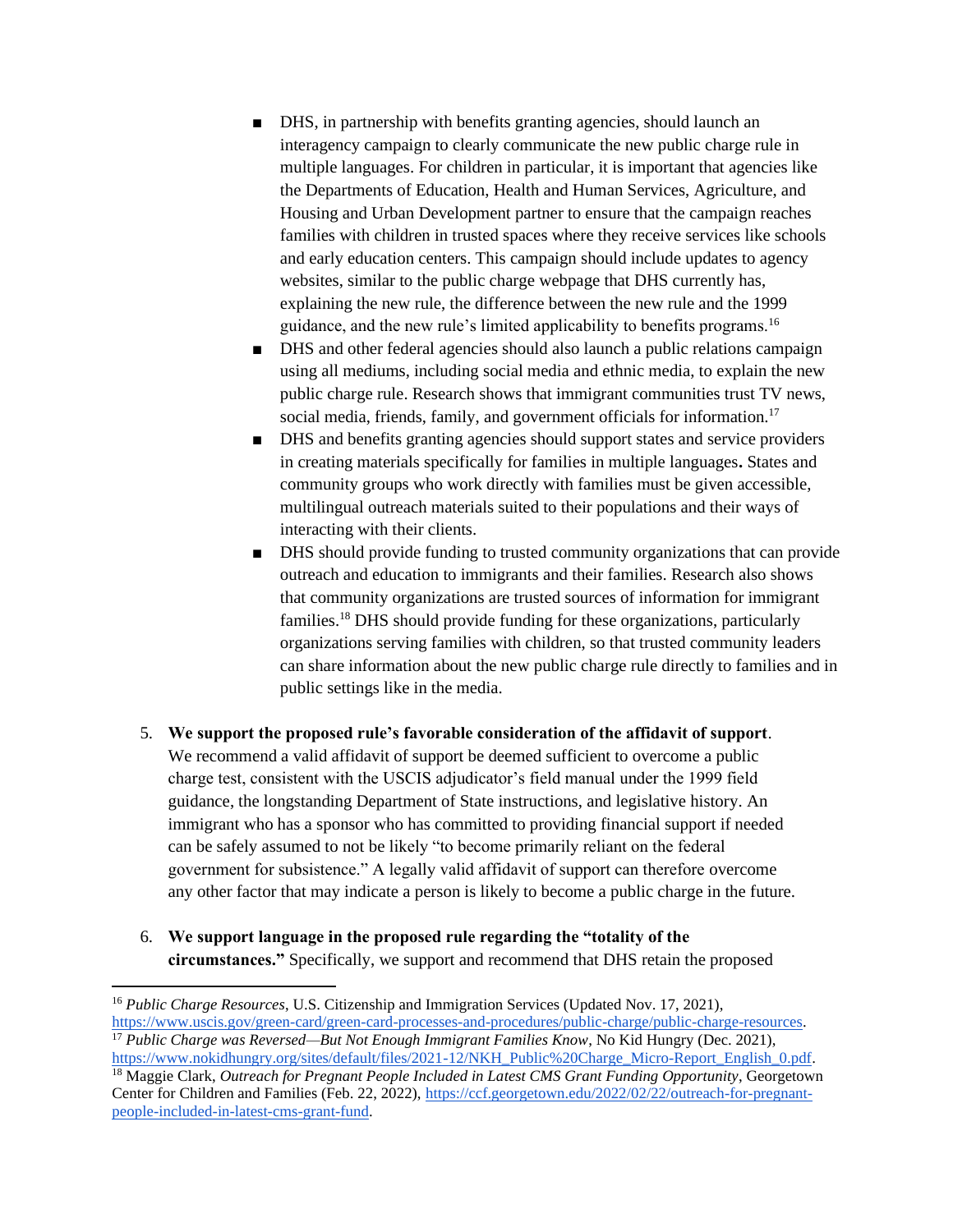rule's language that an applicant's use of countable benefits and any one statutory factor do **not** automatically make an individual a public charge. As mentioned above, we also recommend that an affidavit of support be sufficient to overcome a public charge test, and that age be considered favorable for children and establish a presumption that they are not a public charge as detailed in our recommendation below.

- 7. **We strongly recommend that DHS establish a presumption that children are not a public charge.** While we are generally supportive of the totality of the circumstances framework proposed in the NPRM, we recommend that DHS set out an additional criterion for applying this standard to children. In the preamble to the NPRM, DHS notes that it "remains particularly concerned about the potential effects of public charge policy on children," but cannot apply an "exemption" or "exclude from consideration any of the congressionally established statutory minimum factors." To be clear, our recommendation is not that DHS *ignore* the statutory factor of age; we recommend that DHS *interpret* the statutory factor of age. DHS should develop a presumption that children cannot be a public charge, barring compelling evidence to the contrary. (DHS should also require this to be documented in § 212.22(c), as per our recommendation above.) DHS should issue implement this policy in light of the following considerations, among others:
	- Use of benefits by a child does **not** indicate their likelihood to be a future public charge. Child development research shows that benefit use by children in fact leads to increased income throughout their lifetimes and gains for our economy.<sup>19</sup> In 2020, TANF lifted over 200,000 children above the federal poverty line and due to SSI benefits, over 350,000 fewer children experienced poverty in 2020.<sup>20</sup> A 2019 landmark study from the National Academy of Sciences confirmed that cash assistance like TANF reduces child poverty and improves children's long-term health and educational and economic outcomes.<sup>21</sup> Furthermore, over half of SSI child recipients are found not to qualify for SSI when they turn 18 and are evaluated using the adult standards for eligibility.<sup>22</sup>
	- Access to benefits is even more critical for children in immigrant families– the poverty rate for these children is more than twice as high as the rate for children in nonimmigrant families, and the rate is three times as high if a child is a noncitizen.<sup>23</sup> Ultimately, programs that provide healthcare, nutrition, housing,

<sup>19</sup> Raj Chetty, John N. Friedman, and Jonah Rockof, *New Evidence On The Long-Term Impacts Of Tax Credits* (2011), [https://www.irs.gov/pub/irs-soi/11rpchettyfriedmanrockoff.pdf.](https://www.irs.gov/pub/irs-soi/11rpchettyfriedmanrockoff.pdf)

<sup>20</sup> Liana E. Fox and Kalee Burns, *The Supplemental Poverty Measure: 2020,* U.S. Census Bureau (Sep. 2021), [https://www.census.gov/library/publications/2021/demo/p60-275.html.](https://www.census.gov/library/publications/2021/demo/p60-275.html)

<sup>21</sup> *A Roadmap to Reducing Child Poverty*, National Academies of Sciences, Engineering, and Medicine (2019), [https://www.nap.edu/catalog/25246/a-roadmap-to-reducing-child-poverty.](https://www.nap.edu/catalog/25246/a-roadmap-to-reducing-child-poverty)

<sup>&</sup>lt;sup>22</sup> *SSI Disabled Child Reviews: Disposition a of Medical Continuing Disability Reviews by Year of Initial Decision and Level of Decision, Fiscal Years 2001-2015*, U.S. Social Security Administration (Jul. 29, 2016), [https://www.ssa.gov/oact/ssir/SSI16/V\\_D\\_Redet\\_CDRdata.html#389380.](https://www.ssa.gov/oact/ssir/SSI16/V_D_Redet_CDRdata.html#389380)

<sup>23</sup> Dolores Acevedo-Garcia et al., *Including Children in Immigrant Families in Policy Approaches to Reduce Child Poverty,* Academic Pediatrics 21, no. 8 (2021),

[https://reader.elsevier.com/reader/sd/pii/S1876285921003752?token=9354F706AE8A20E8E4E6E7CE58A07A3968](https://reader.elsevier.com/reader/sd/pii/S1876285921003752?token=9354F706AE8A20E8E4E6E7CE58A07A3968B2CDBF615BD9838270CD09258DA8F099DCC56C8D236E87BBE30D81B28D5B89&originRegion=us-east-1&originCreation=20220405181311) [B2CDBF615BD9838270CD09258DA8F099DCC56C8D236E87BBE30D81B28D5B89&originRegion=us-east-](https://reader.elsevier.com/reader/sd/pii/S1876285921003752?token=9354F706AE8A20E8E4E6E7CE58A07A3968B2CDBF615BD9838270CD09258DA8F099DCC56C8D236E87BBE30D81B28D5B89&originRegion=us-east-1&originCreation=20220405181311)[1&originCreation=20220405181311.](https://reader.elsevier.com/reader/sd/pii/S1876285921003752?token=9354F706AE8A20E8E4E6E7CE58A07A3968B2CDBF615BD9838270CD09258DA8F099DCC56C8D236E87BBE30D81B28D5B89&originRegion=us-east-1&originCreation=20220405181311)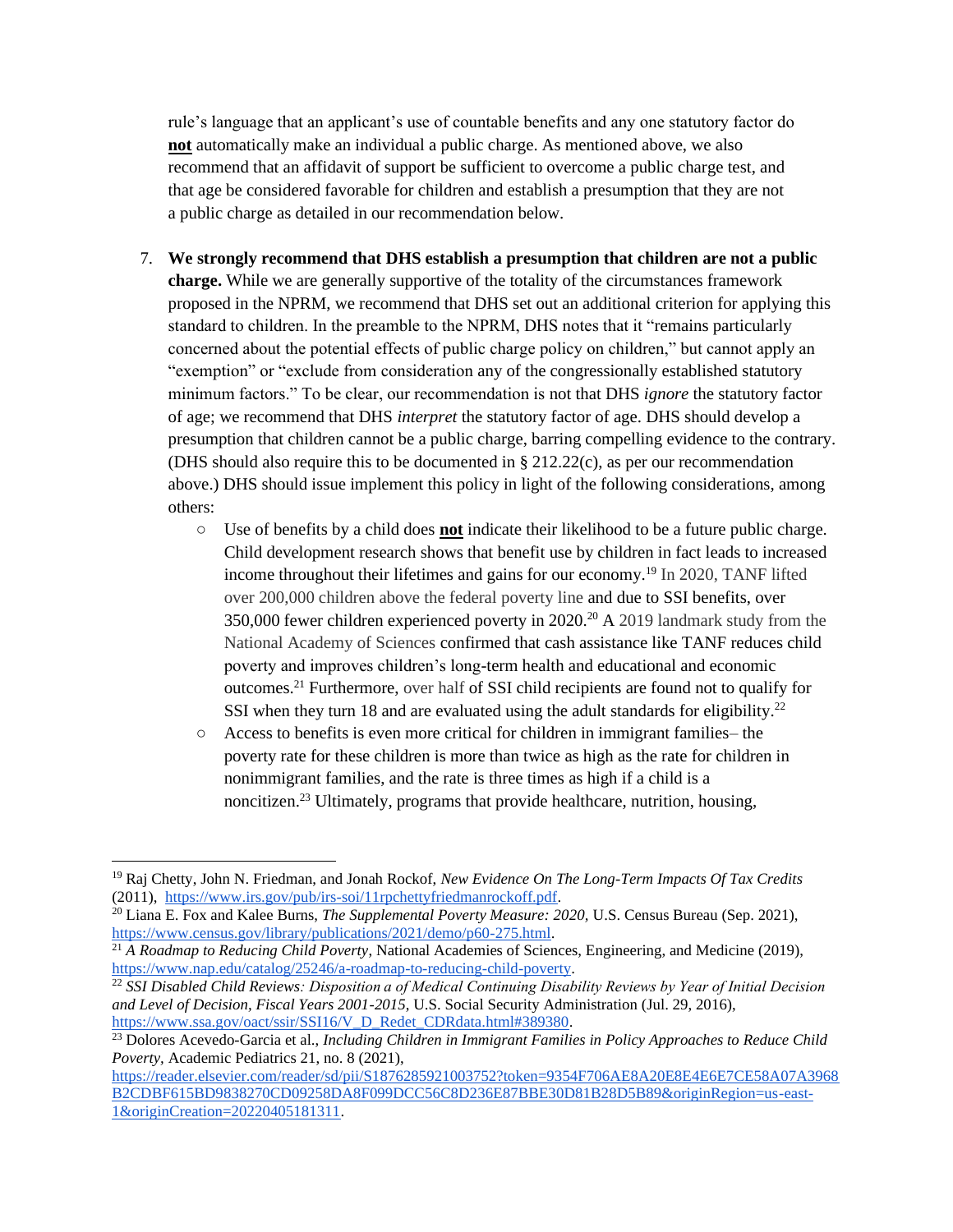income support, and other assistance to children can break the cycle of generational poverty and increase economic mobility and educational attainment.

- Children are not accountable for their presence in the United States nor any application for public benefits on their behalf. Children should not be held accountable as public charges since they are generally not responsible for immigrating to the United States or being enrolled in benefits.
- There is no legal impediment to DHS providing further criteria to officers about how to interpret the statutory factor of age or any of the other statutory factors based on these considerations. Addressing the overrepresentation and irrelevance of child benefit use to public charge determinations through a presumption against determinations that children are a public charge (or some other similar heightened standard) is in fact, based on evidentiary data, the most reasonable interpretation of the statutory factors. Such a standard is most appropriate in regulation since it would be a substantive regulatory change and will have a binding effect. If DHS chooses not to implement this standard in regulation, the agency should include it in future guidance.

## **8. We support the proposal to require detailed written denial decisions, and recommend the requirement be strengthened for children.**

- We support the NPRM's requirement for written denial decisions that "reflect consideration of each of the [required] factors'' and "specifically articulate the reasons for the officer's determination." The similar and long-standing requirement in the 1999 field guidance, which was altered in the 2019 final rule with no reasonable explanation and in conflict with § 8 C.F.R.  $103.3(a)(1)(i)$ , should be reinstated. Such a policy is critical to the equitable implementation of the public charge standard, because evidence shows that the accuracy increases when evaluators are accountable.<sup>24</sup> This policy will make officers less likely to make erroneous decisions rooted in implicit bias *and* will create written records that allow DHS to investigate patterns of bias, intentional or not. DHS must take this step to counteract the legacy of racism, xenophobia, and other forms of discrimination in the U.S. immigration system.
- We recommend that DHS improve this policy by conforming it to our recommendation above that DHS apply a heightened standard for a finding that a child is a public charge. DHS could accomplish this by specifically referencing the standard for children in the regulation or otherwise clarifying in the preamble to the final rule that "consideration of each of the factors" in  $\S 212.22(a)$  includes consideration of and "specifically articulating" reasoning for the heightened standard for children.

## **Conclusion**

We thank you for the opportunity to weigh in on this important policy and urge DHS to move quickly on finalizing the rule with these critical improvements. Doing so will help millions of families and children across the country access the healthcare and benefits they need to thrive and help our country continue a path to full recovery from the COVID-19 pandemic.

<sup>24</sup> Neal P. Mero and Stephan J. Motowidlo, *Effects of Rater Accountability on the Accuracy and the Favorability of Performance Ratings*, Journal of Applied Psychology 80, no. 4 (1995), [https://info.catme.org/wp-content/uploads/Mero-accountability.pdf.](https://info.catme.org/wp-content/uploads/Mero-accountability.pdf)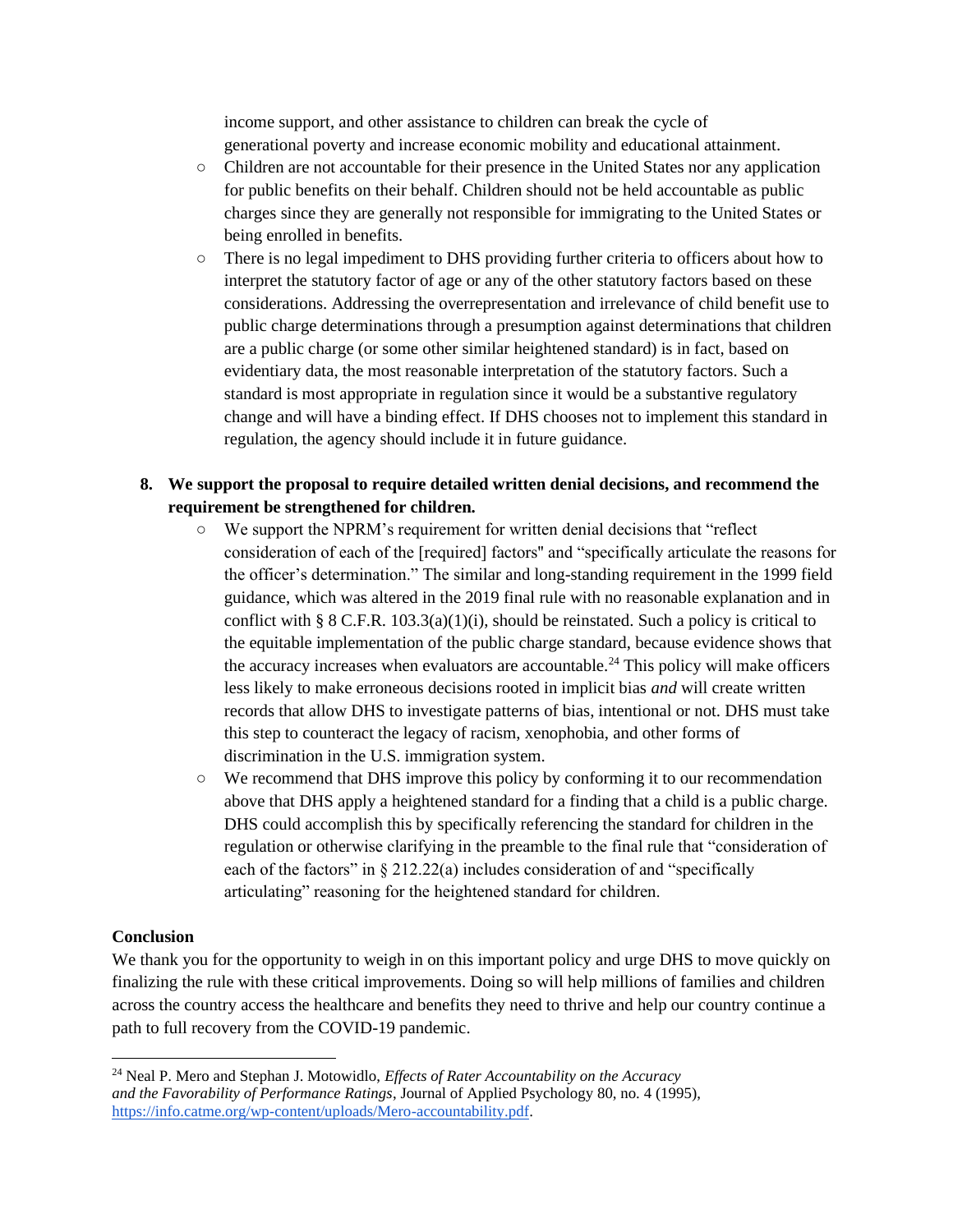Signed,

National Organizations AASA, The School Superintendents Association Abriendo Puertas / Opening Doors AIDS Alliance for Women, Infants, Children, Youth & Families American Academy of Family Physicians American Academy of Pediatrics American Federation of Teachers (AFT) Association of Children's Residential & Community Services (ACRC) Center for Law and Social Policy Center for the Study of Social Policy Child Care Aware of America Children's HealthWatch Children's Rights Church World Service Coalition for Juvenile Justice Congressional Policy Practice Institute Educare Learning Network Family Voices First Focus on Children Georgetown Center for Children and Families Integrated Care for Kids - InCK Marks Initiative Justice for Migrant Women Kids in Need of Defense (KIND) MomsRising National Association for Children's Behavioral Health National Association for the Education of Young Children National Association of Councils on Developmental Disabilities National Association of Counsel for Children National Association of Pediatric Nurse Practitioners National Association of Social Workers National Center for Parent Leadership, Advocacy, and Community Empowerment (National PLACE) National Center for Transgender Equality National Education Association National Immigrant Justice Center Partnership for America's Children PolicyLab, Children's Hospital of Philadelphia Prevent Blindness Prevention Institute Save the Children The Children's Advocacy Institute The National Alliance to Advance Adolescent Health The Young Center for Immigrant Children's Rights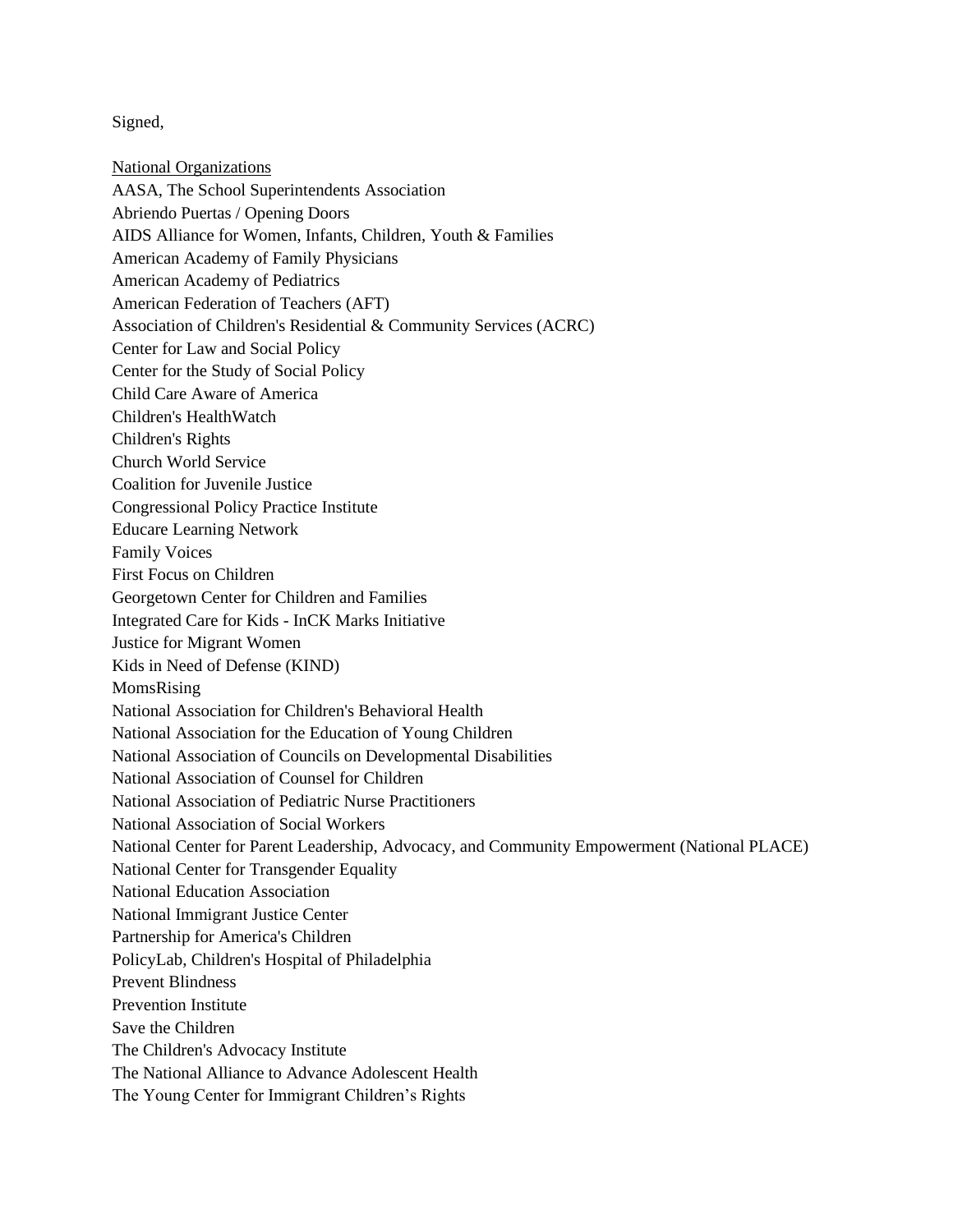Union for Reform Judaism United Parent Leaders Action Network (UPLAN) Universal Income Project ZERO TO THREE

State and Local Organizations Abrazar, Inc. (CA) Advocates for Children of New Jersey Allies for Children (PA) AltaMed Health Services (CA) American Academy of Pediatrics, California Chapter 3 American Academy of Pediatrics, Georgia Chapter American Academy of Pediatrics, Kentucky Chapter American Academy of Pediatrics, Maryland Chapter American Academy of Pediatrics, New Jersey Chapter American Academy of Pediatrics, Pennsylvania Chapter American Academy of Pediatrics, Utah Chapter American Children's Campaign (Florida) Arizona Association for the Education of Young Children Buen Vecino (CA) California Immigrant Policy Center Californians Together CHILDREN AT RISK (TX) Children First (PA) Children Now (CA) Children's Action Alliance (AZ) Children's Advocacy Alliance (NV) Children's Institute (OR) Children's Village (PA) Chula Vista Partners in Courage (CA) Clayton Early Learning (CO) Colorado Children's Campaign California Primary Care Association (CPCA) Early Childhood Alliance (UT) El Pueblo Unido of Atlantic City y Pueblos Cercanos (NJ) Engaged Latino Parents Advancing Student Outcomes (CO) EverThrive Illinois Every Texan Family Voices of NJ First 5 LA Florida's Children First Golden Corridor Association for the Education of Young Children (GoAEYC) (IL) Golden State Opportunity (CA) Hawaii Children's Action Network Speaks!